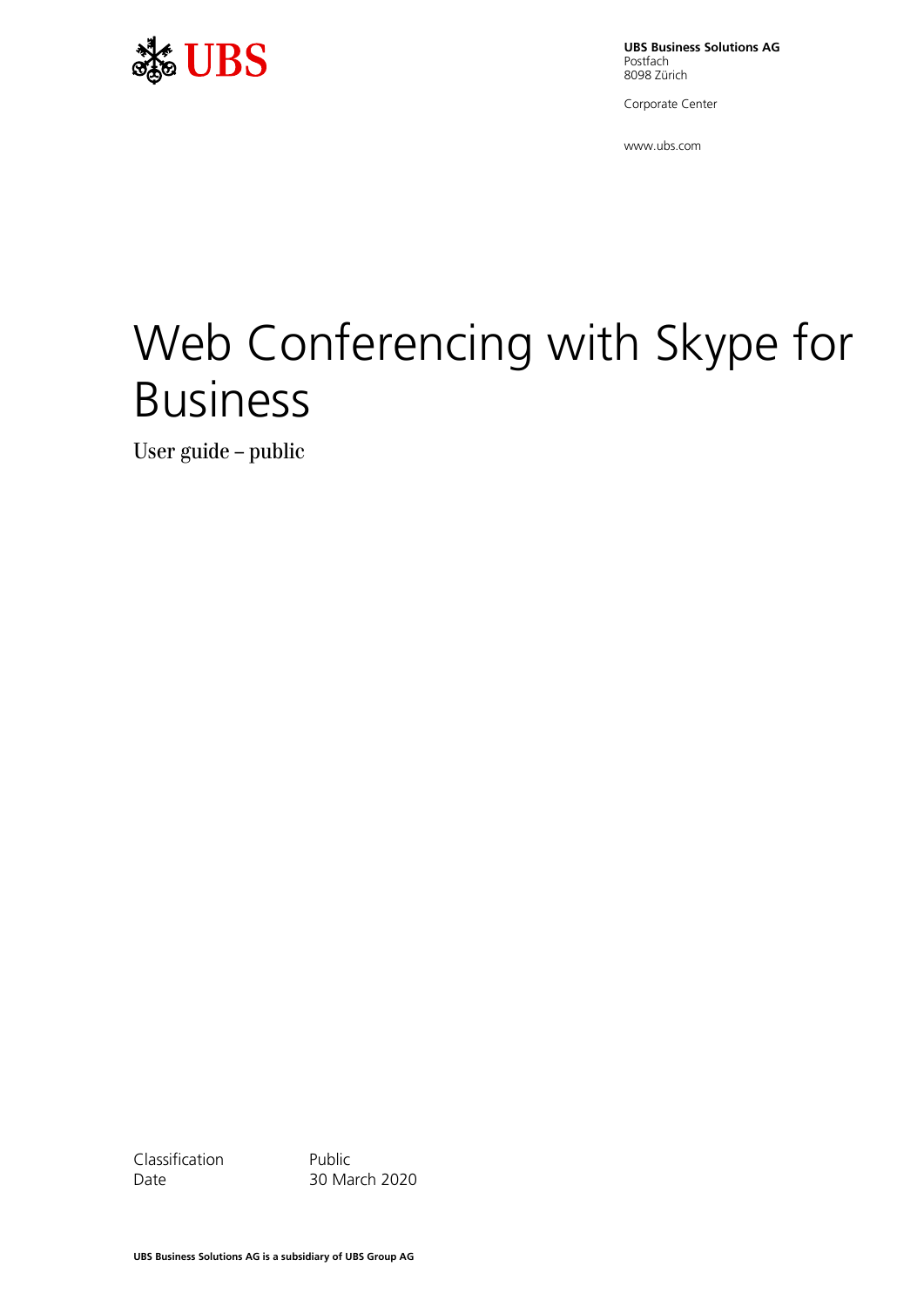



# Table of Contents

| 1.   |  |
|------|--|
| 2.   |  |
| 3.   |  |
| 4.   |  |
| 5.   |  |
| 5.1. |  |
| 5.2. |  |
| 5.3. |  |
| 5.4. |  |
| 5.5. |  |
| 5.6. |  |
| 5.7. |  |
| 5.8. |  |
| 5.9. |  |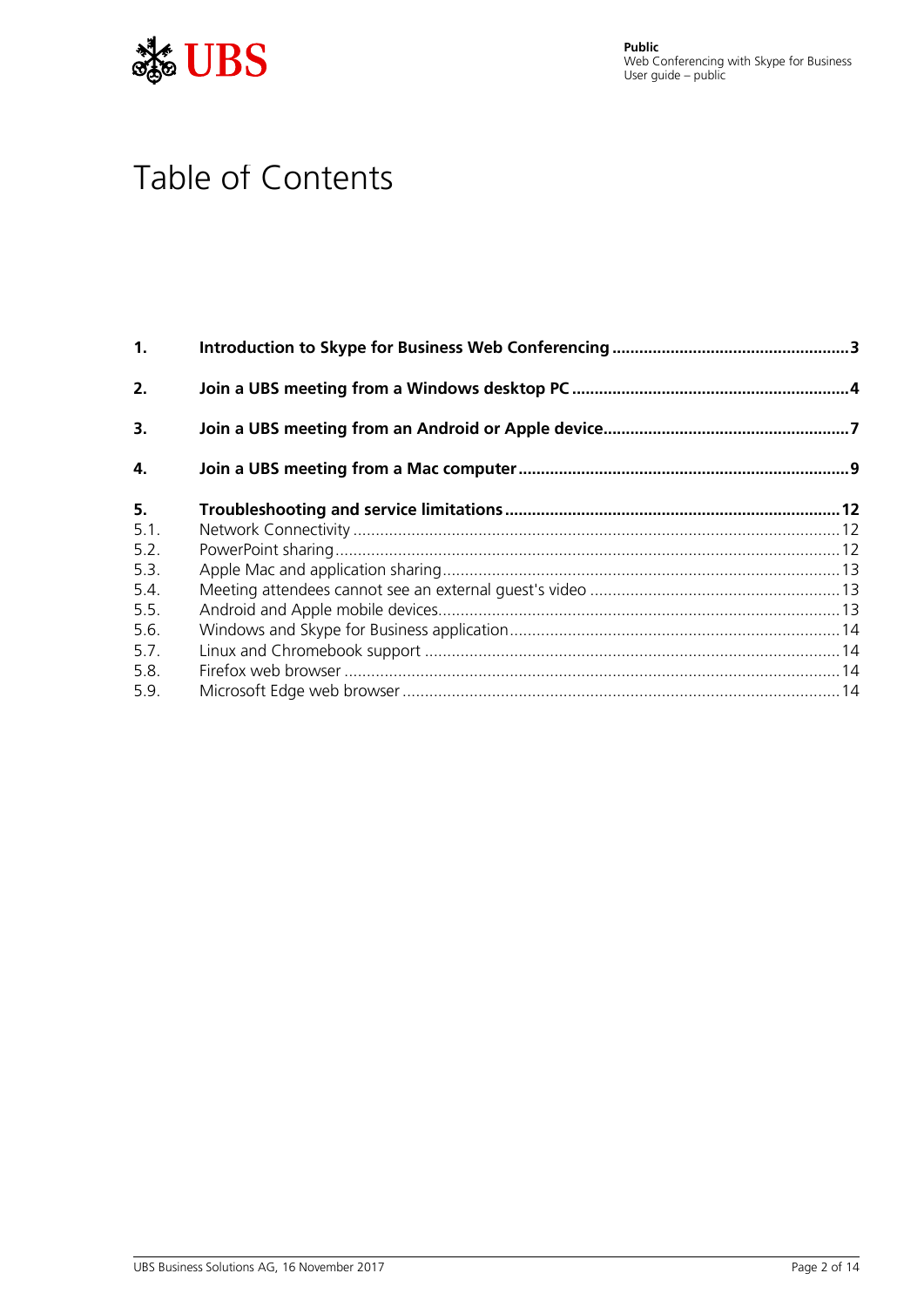# <span id="page-2-0"></span>1. Introduction to Skype for Business Web Conferencing

Skype for Business Web Conferencing allows you to join a UBS meeting from your computer or an Android or Apple device.

### **Important !**

For optimal Audio/Video experience at least 1Mbps is required (bidirectional). If possible always use wired connection and avoid mobile hot-spots, especially when not in LTE range.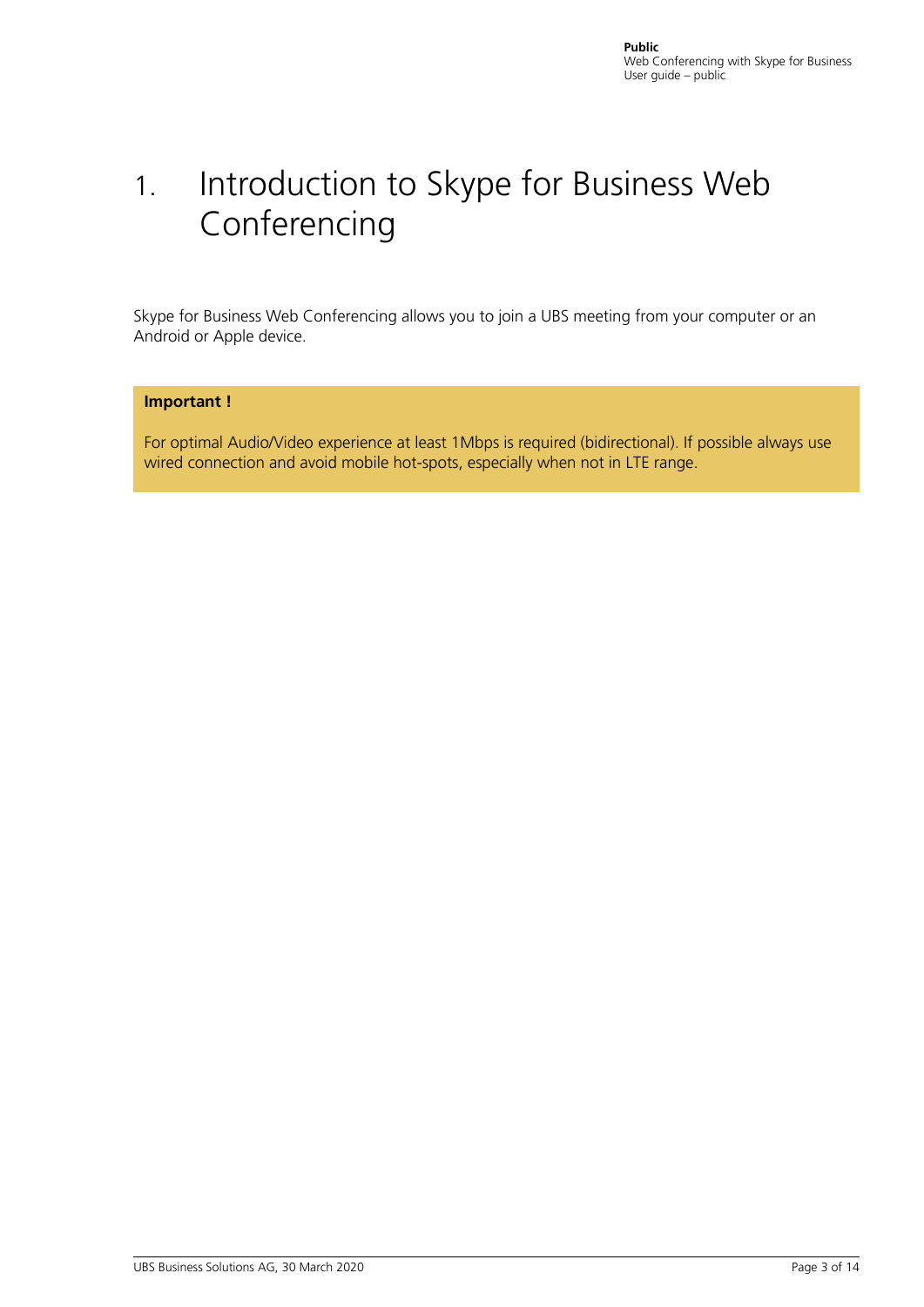# <span id="page-3-0"></span>2. Join a UBS meeting from a Windows desktop PC

#### **Important**

Please note that the Firefox web browser does not work with this solution. Use Chrome, Internet Explorer or Microsoft Edge.

You should have received a meeting request via email from the meeting organizer. Please follow the steps below to join the meeting and start using Skype for Business Web Conferencing.

a) Open the meeting request email and click **Try Skype Web App** (even you have Skype for Business client installed).



Your preferred web browser will start up and take you to the landing page.

If you already have a desktop Skype for Business or Lync account installed, it will ask you to choose from these options.



Choose '**Install and join with Skype Meetings App (web)**'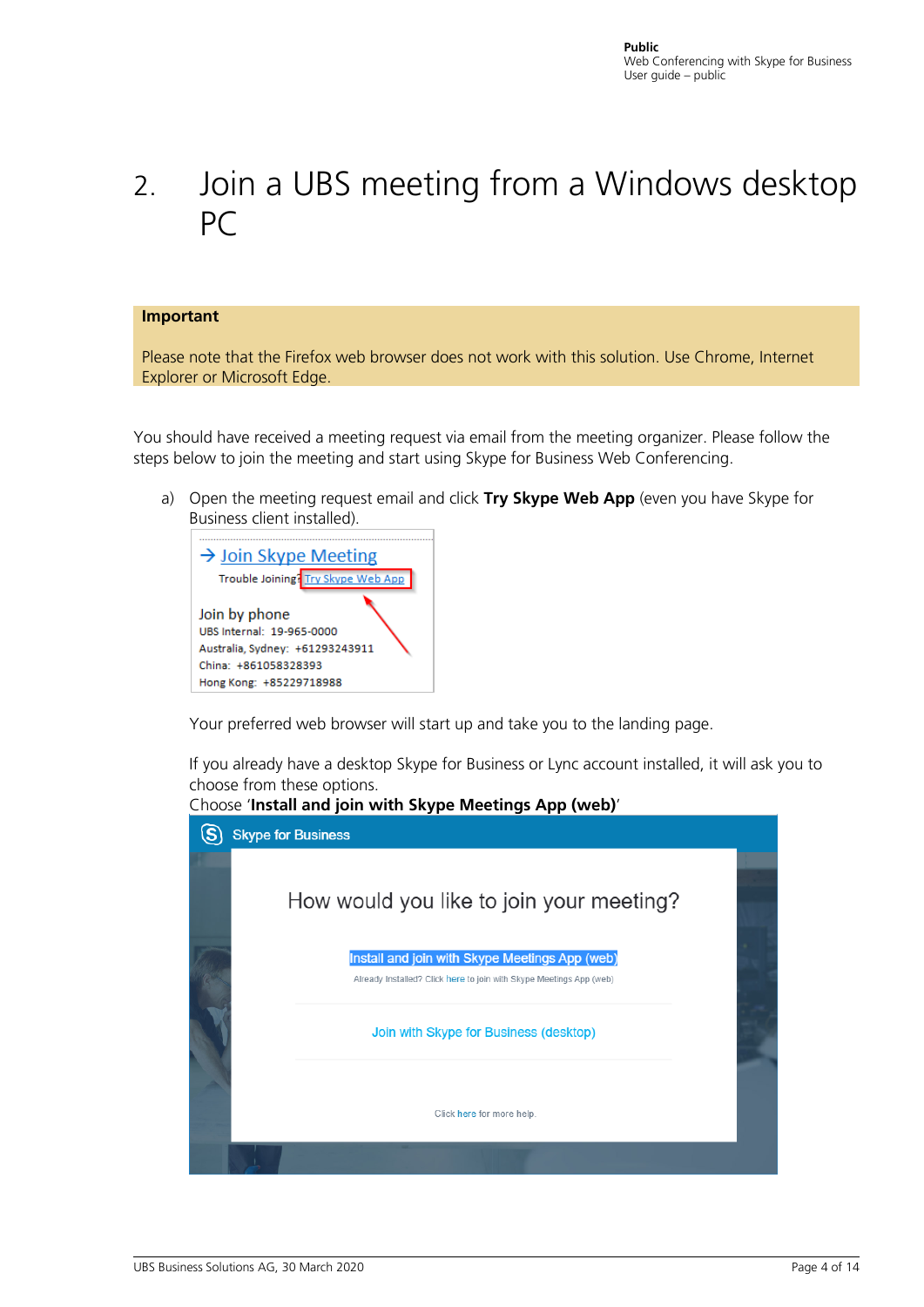### b) **Skype Meetings App** will be downloaded to your computer.

Click **Run** and go through the process of installing the plug-in. Once completed, you will not need to install the plug-in again.

| S<br><b>Skype for Business</b> |                                                                   |                                                                                                    |      |        |   |
|--------------------------------|-------------------------------------------------------------------|----------------------------------------------------------------------------------------------------|------|--------|---|
|                                |                                                                   |                                                                                                    |      |        |   |
|                                |                                                                   |                                                                                                    |      |        |   |
|                                | We're downloading the app installer.                              |                                                                                                    |      |        |   |
|                                | Click here if the download doesn't start automatically.           |                                                                                                    |      |        |   |
|                                |                                                                   |                                                                                                    |      |        |   |
|                                | After you have installed the app, click here to join the meeting. |                                                                                                    |      |        |   |
|                                |                                                                   |                                                                                                    |      |        |   |
|                                |                                                                   | Click here for more help                                                                           |      |        |   |
|                                |                                                                   | Wait until the Skype Meetings App installer is downloaded, and<br>then open it to install the app. |      |        |   |
| From: az801095.vo.msecnd.net   | What do you want to do with SkypeMeetingsApp.msi (13.5 MB)?       | Run                                                                                                | Save | Cancel | X |

Once installed Skype Meetings App will join automatically.

c) If you see the message below, tick the check box left to "Always allow the plug-in for this domain" and click **Allow** to continue.

|   | Skype Meetings App                                                |
|---|-------------------------------------------------------------------|
| ļ | Skype Meetings App is trying to join a meeting from this address: |
|   | gb-sfb-web-01.ubsdev.com                                          |
|   | You should only join the meeting if you trust this address.       |
|   | Do you want to join the meeting?                                  |
|   | Yes<br>No<br>Always join meetings from this address               |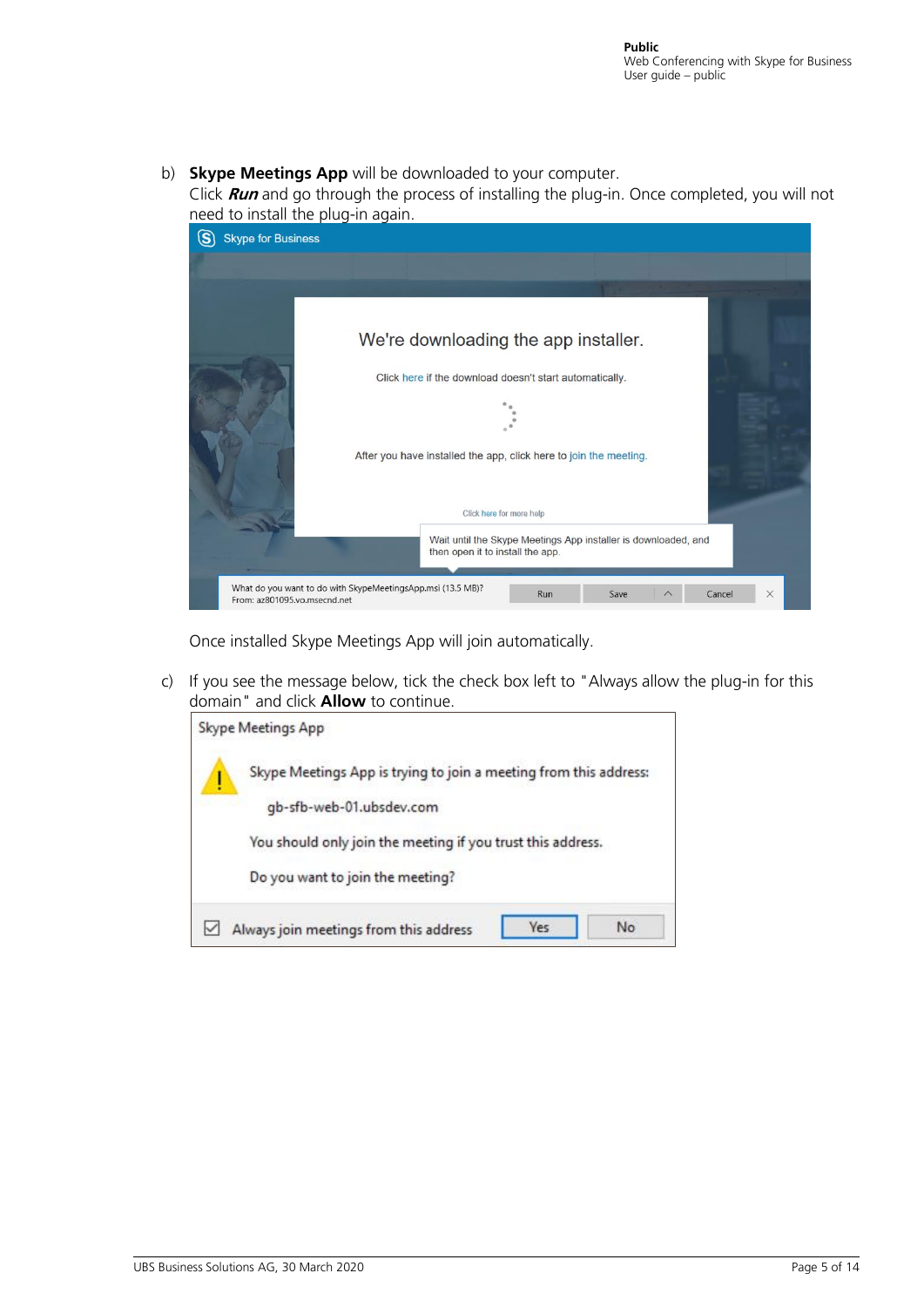Skype for Business Web App S Skype Meetings App English Welcome Enter your name Anonymous user Join Sign in if you are from the organizer's company Use my Skype for Business desktop app instead © 2015 Microsoft Corporation. All rights reserved. Privacy and Cookies | Terms and Conditions Supported Platforms Help

d) You will be asked to enter your name in the field "Enter your name". To continue click **Join**

e) You will join a "virtual lobby" until the meeting organizer starts the meeting and admits you. S Skype for Business Web App 



You will now enter the meeting.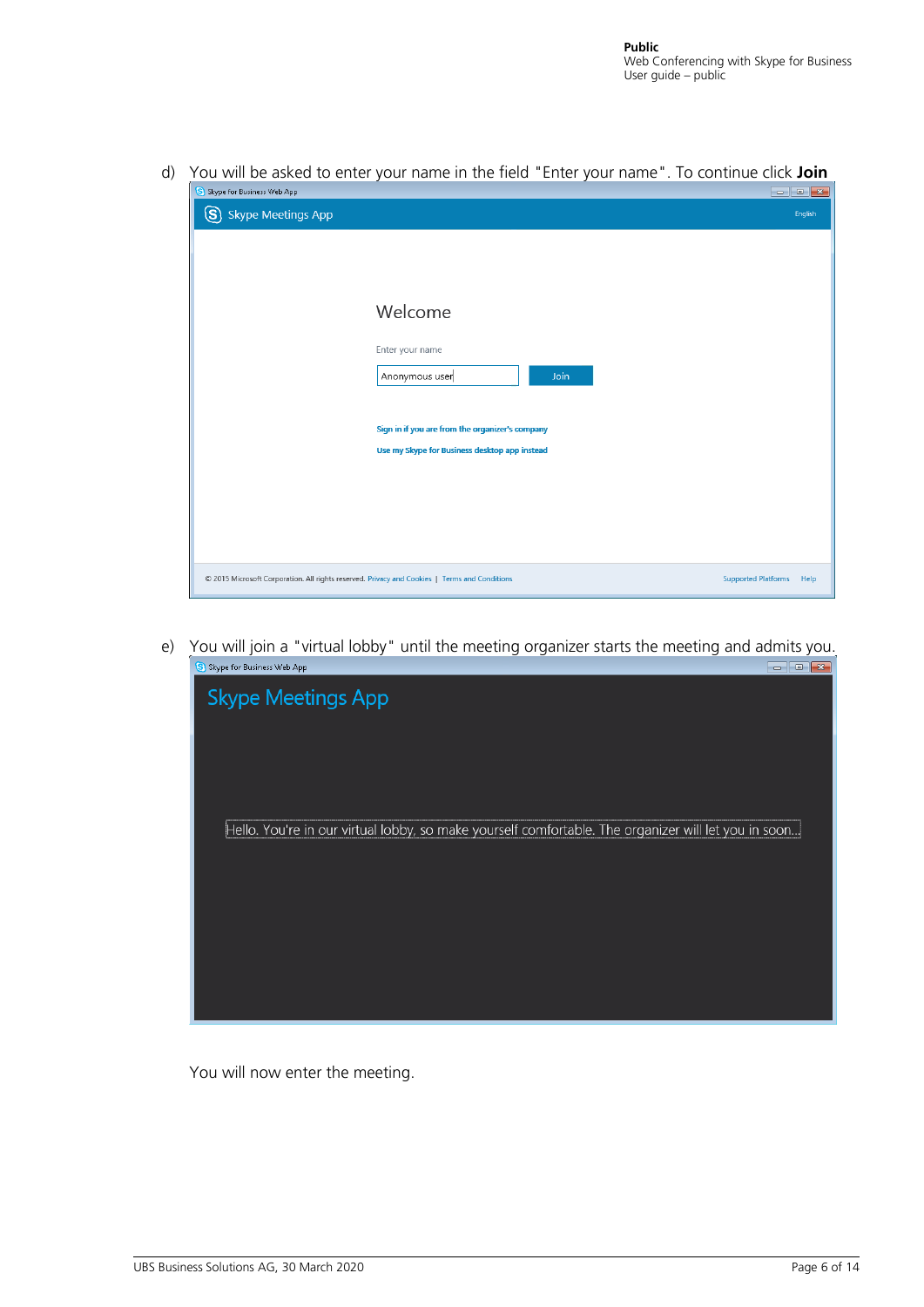# <span id="page-6-0"></span>3. Join a UBS meeting from an Android or Apple device

You should have received a meeting request via email from the meeting organizer. Follow the steps below to join the meeting and start using Skype for Business Web Conferencing.

**Note:** Please use good Wi-Fi or LTE/4G connection for best experience.

a) To begin, you need to download the Skype for Business application from your AppStore and make sure it's installed in your device.



b) Open your Skype for Business email invitation from your device and select the **Join Skype Meeting** link. This will launch your web browser, and afterwards it will automatically find Skype for Business and launch the application.

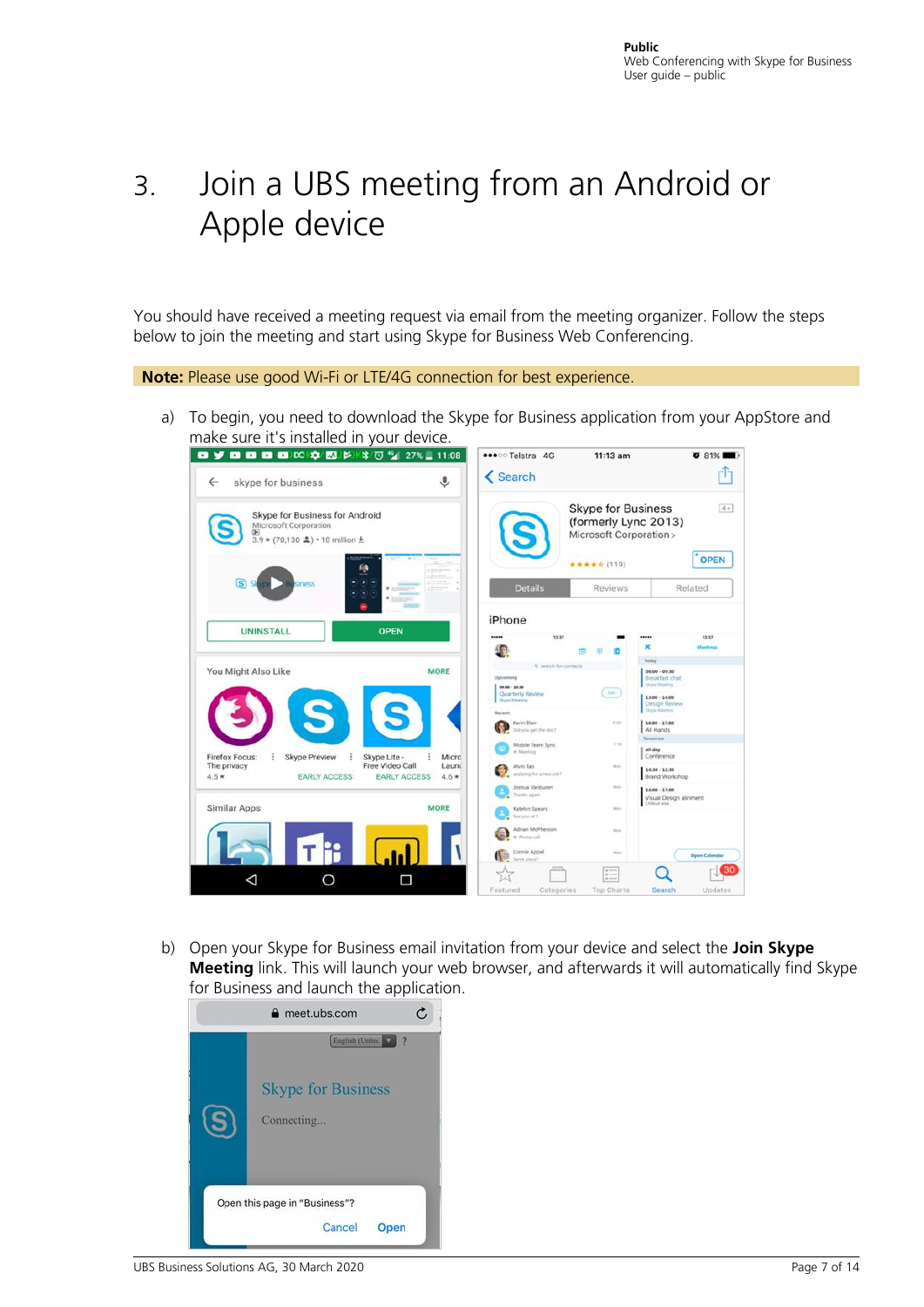c) Select **Join Meeting**.

| (S)                                                               |  |
|-------------------------------------------------------------------|--|
| Welcome to Skype for Business, the<br>app formerly known as Lync. |  |
| Sign In                                                           |  |
| <b>Join Meeting</b>                                               |  |

d) Enter your **name** and take the opportunity to update your settings via **Manage Data use** before continuing by clicking the **arrow**.

| $\left( S\right)$        |
|--------------------------|
| richard from acme rocket |
| : Manage data use        |
|                          |

You will join a "virtual lobby" until the meeting organizer starts the meeting and admits you.



You will now enter the meeting.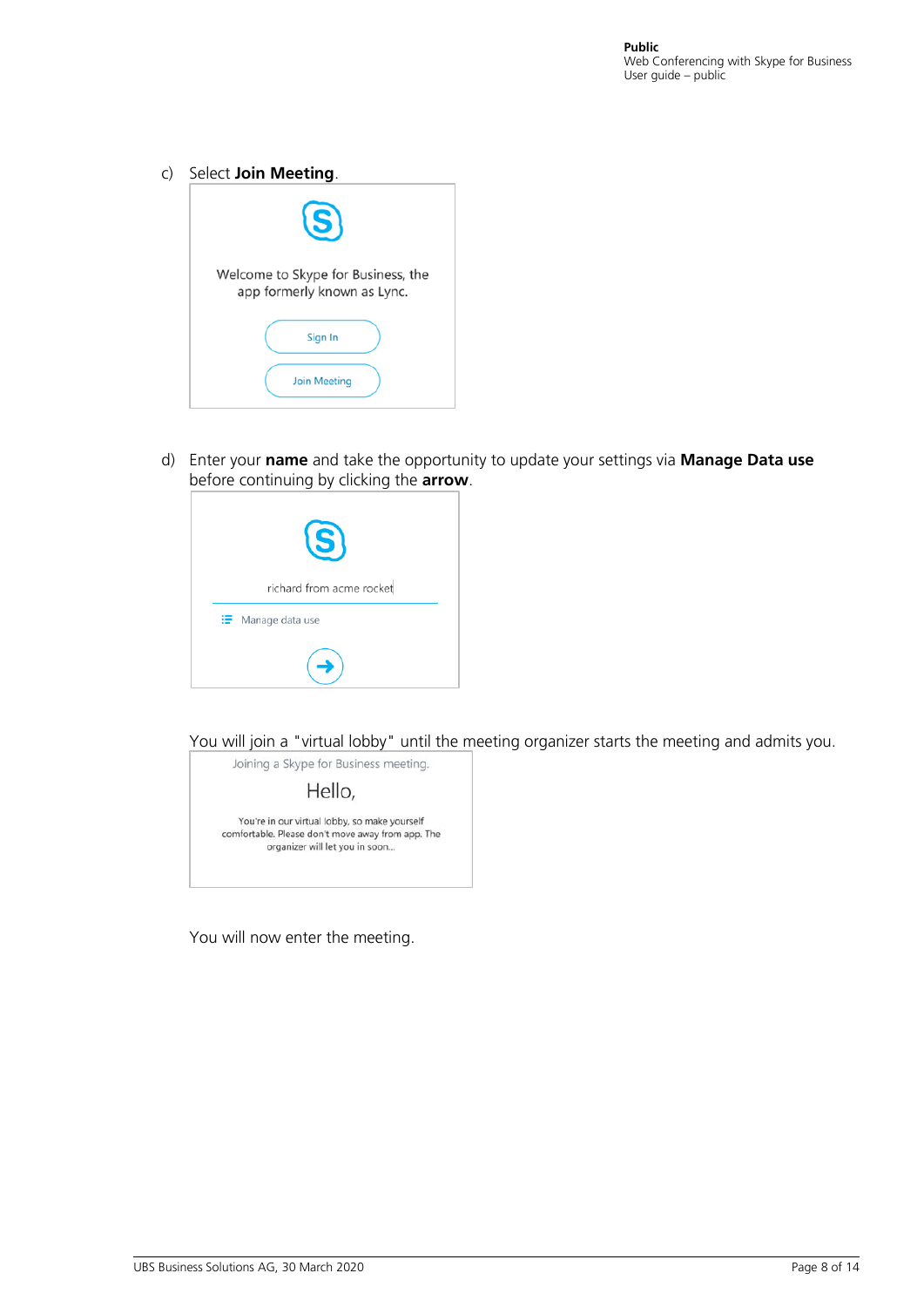# <span id="page-8-0"></span>4. Join a UBS meeting from a Mac computer

#### **Important**

- Please ensure you use **Safari or Google Chrome**, as the default Mac web browser.
- The Mac Skype for Business slient is slightly more limited than its Windows counterpart. Please see the **service limitation** information at the end of this document.

You should have received a meeting request via email from the meeting organizer. Follow the steps below to join the meeting and start using Skype for Business Web Conferencing.

a) Select the **Join Skype Meeting** link in the email you received.



b) Click **Download and install the Skype for Business** and follow the instructions presented.

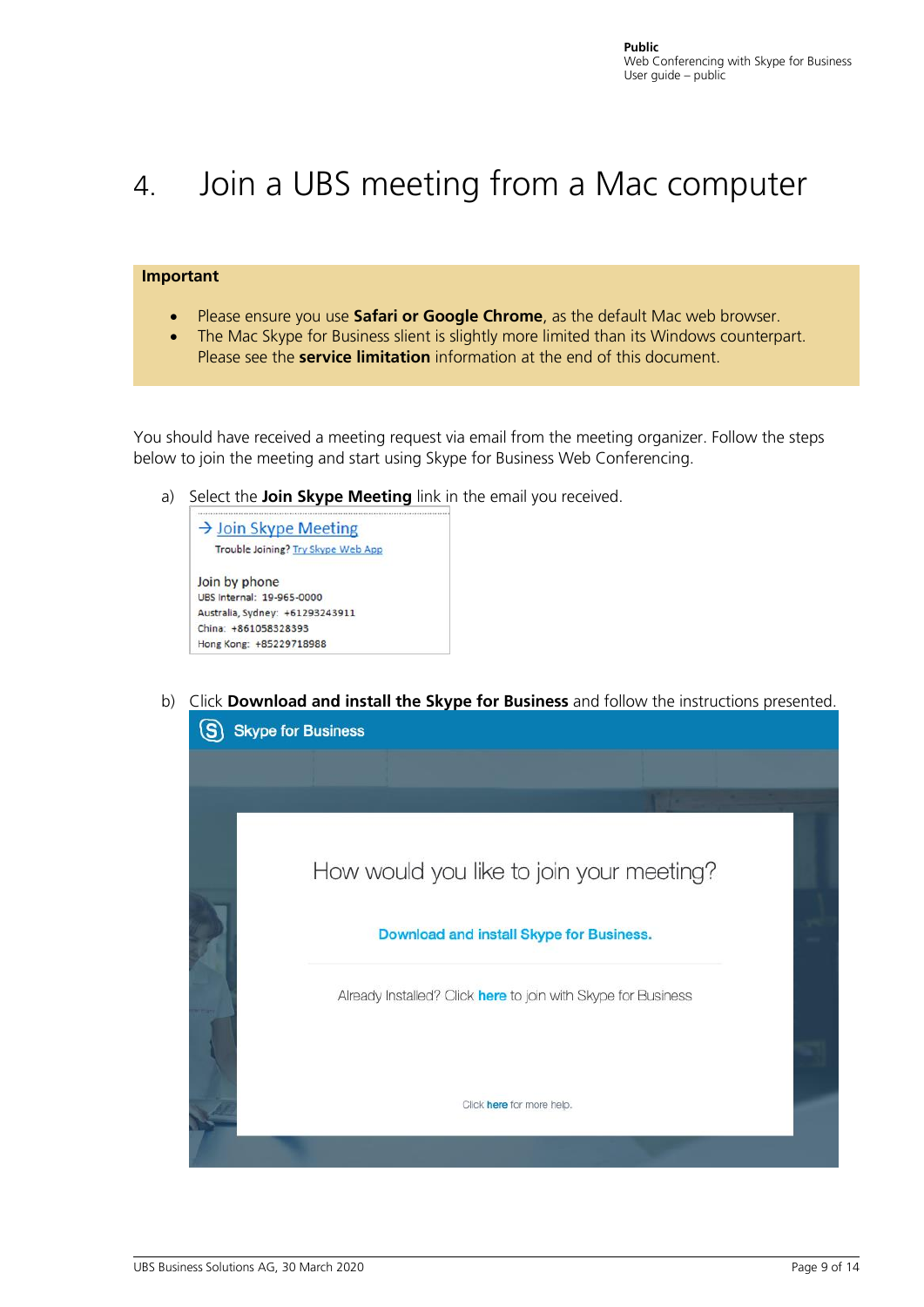

c) After the installation is completed, click **Join the meeting**.

d) You will be asked to enter your name in the field "Enter your name". To continue click **Join as Guest**.



 $\bullet\bullet\bullet$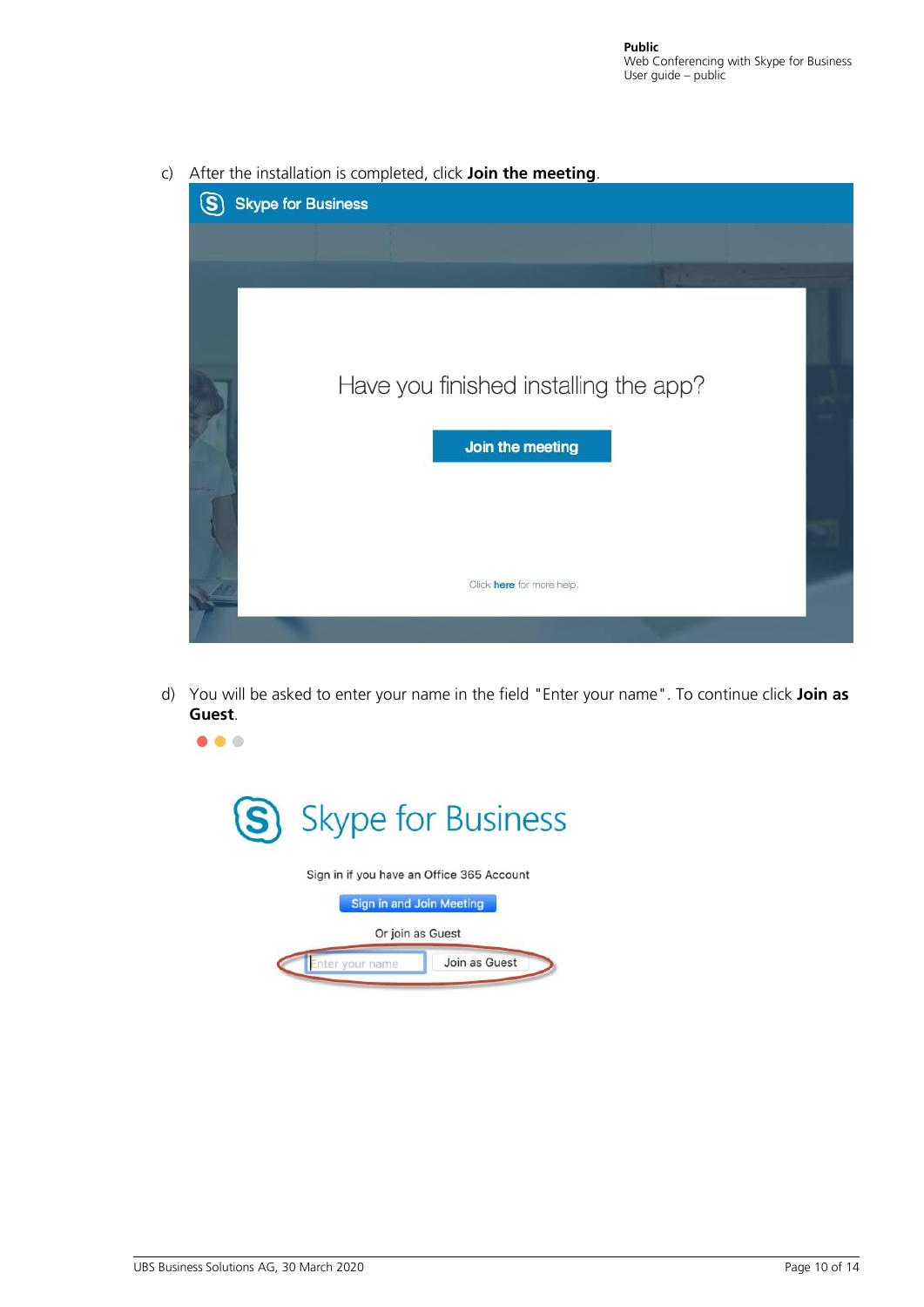

e) You will join a "virtual lobby" until the meeting organizer starts the meeting.

Once organizer arrives, you will then enter the meeting.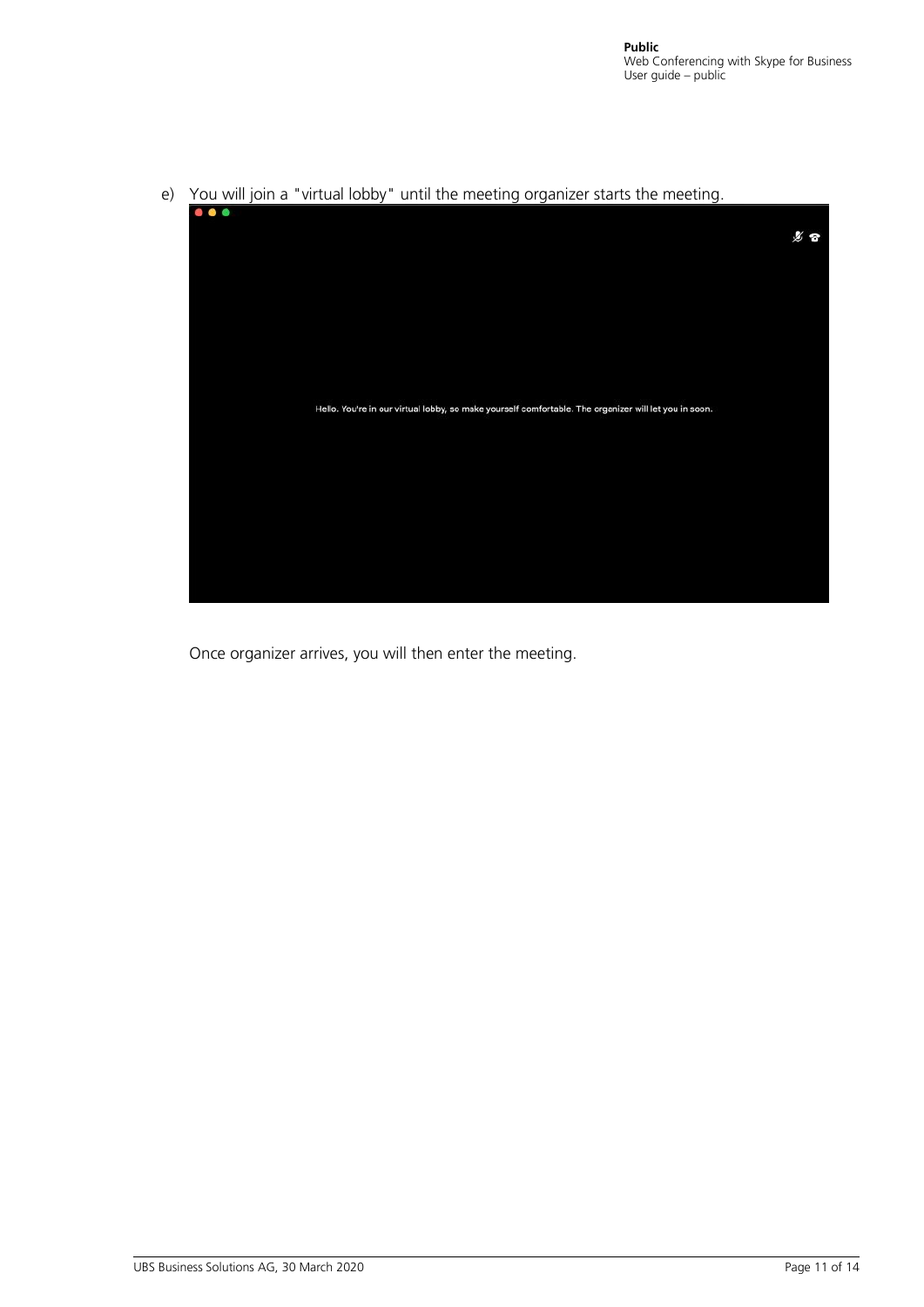# <span id="page-11-0"></span>5. Troubleshooting and service limitations

### <span id="page-11-1"></span>**5.1. Network Connectivity**

In case of distorted audio/video or application sharing, make sure that your available bandwidth is at minimum 1Mbps (bidirectional).

Whenever possible please use wired connection and avoid mobile hot-spots, especially in areas with poor network connectivity or not in LTE range.

### <span id="page-11-2"></span>**5.2. PowerPoint sharing**

To show a Microsoft PowerPoint presentation during a meeting, it is necessary to share the PowerPoint application itself via the **Present Programs** option, as PowerPoint file sharing via the **Present PowerPoint Files** option is not available.

• If a PowerPoint file is shared, attendees will only see a "Loading…" message, as shown in the screen shot below. This is normal and expected behavior.  $\sim$ 

| <b>PARTICIPANTS</b> | $\times$            | Conversation                            | $\mathbf{r}^2$<br>$\mathbf{H}$ |
|---------------------|---------------------|-----------------------------------------|--------------------------------|
| Presenters (1)      | 9 4 中国              | 2 (2 Farticipants) all 05:56   Dr Jones |                                |
| Attendees (1)       |                     |                                         |                                |
|                     | Guest Q X av U      |                                         |                                |
|                     |                     |                                         |                                |
|                     |                     |                                         |                                |
|                     |                     | $\ell$ Loading                          |                                |
|                     |                     |                                         |                                |
|                     |                     |                                         |                                |
|                     |                     |                                         |                                |
|                     |                     | $\bullet$<br>▭<br>o                     | $\Omega$<br>$\sim$<br>$\cdots$ |
| Invite More People  | Participant Actions |                                         |                                |

• If you're on a Windows desktop and wish to share a PowerPoint document, the UBS meeting organizer can make you a presenter. As a presenter, you can share the PowerPoint document via the **Present Program** option.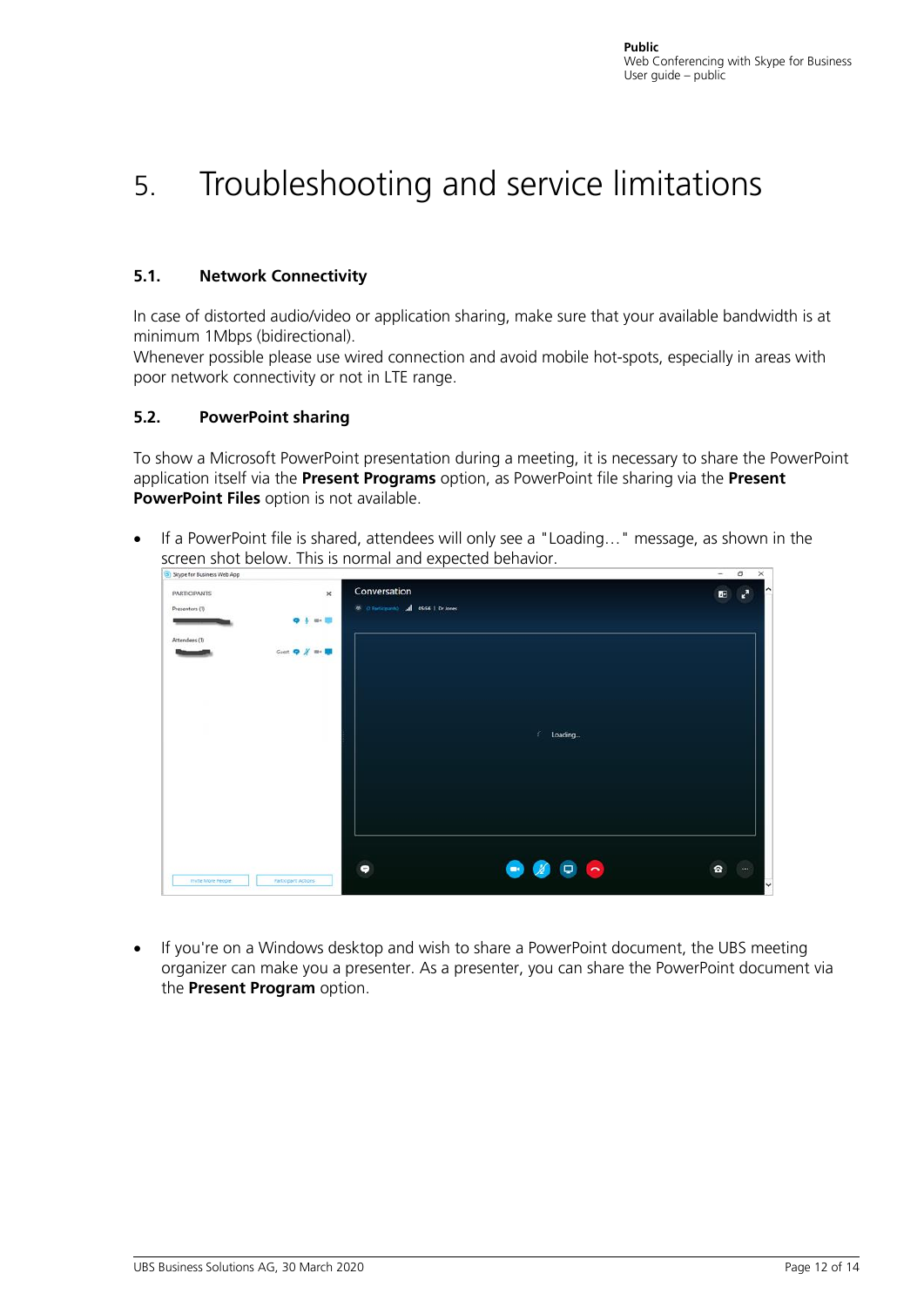

### <span id="page-12-0"></span>**5.3. Apple Mac and application sharing**

If you're on a Mac computer, you can view shared content but will not be able to share applications.

#### <span id="page-12-1"></span>**5.4. Meeting attendees cannot see an external guest's video**

When video is enabled and more than two participants are in a meeting, the active speaker's video is always shown. Sometimes UBS meeting attendees may not be able to see an external guest's video, in which case the UBS meeting organizer should follow these steps to lock the video and make it visible.

1) Right-click on the "external guest", as shown below, and select **Lock the Video Spotlight**



2) Once the video appears, right-click on the "external guest" again and select **Unlock the Video spotlight**.

Attendees will now see the external guest's video when he or she speaks, or if there are only two participants.

#### <span id="page-12-2"></span>**5.5. Android and Apple mobile devices**

• If you are using an Android or Apple mobile device (iPad, iPhone), you can view shared content but will not be able to share applications.